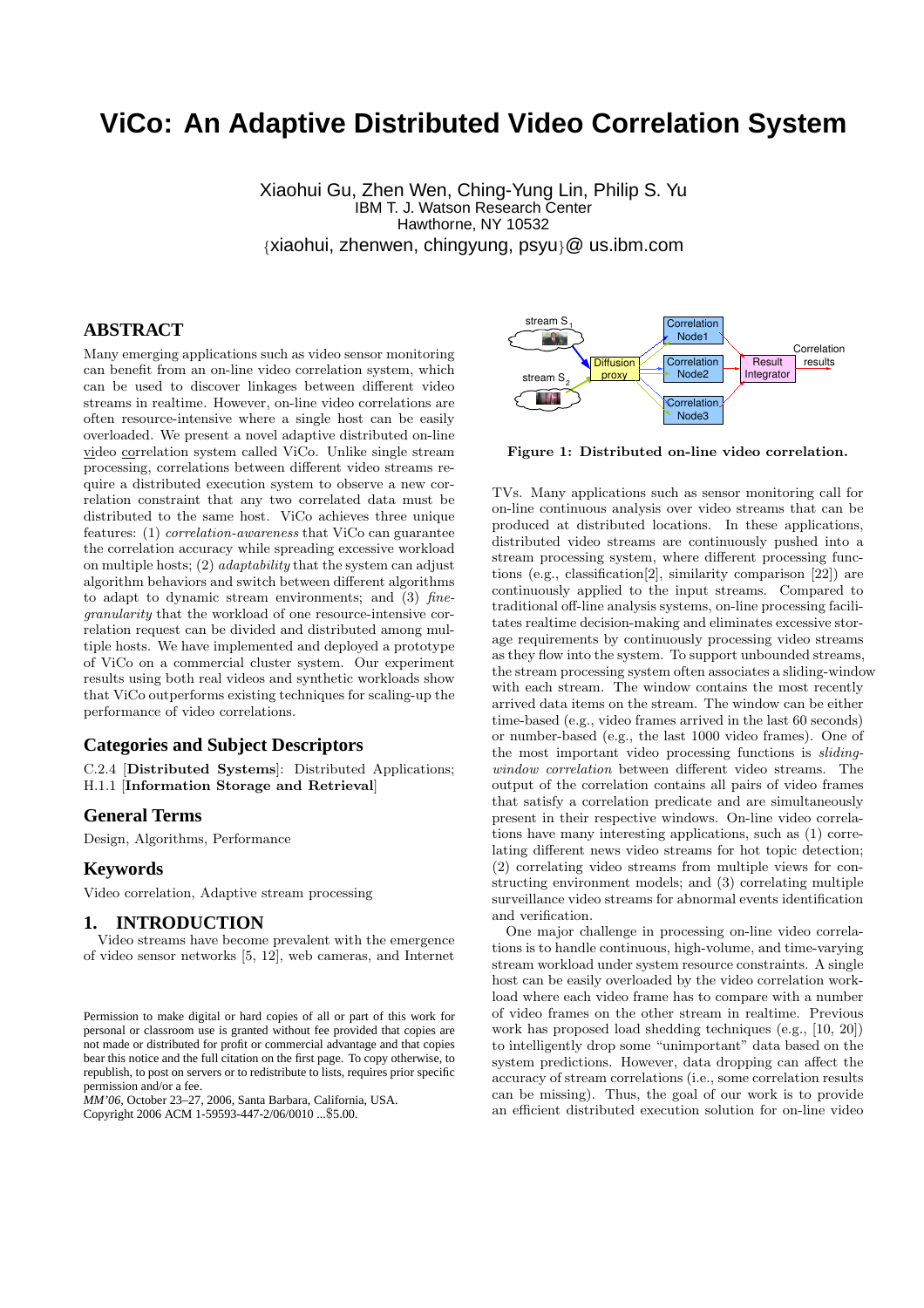correlations, which is illustrated by Figure 1. Video streams from different distributed locations are continuously pushed into the system for correlation processing. We provide a load diffusion proxy service that can efficiently spread the correlation workload among multiple hosts. Although load distribution has been extensively studied in conventional distributed environments (e.g.,[13]), we are motivated to reexamine the problem for video correlations by two key observations. First, stream correlations impose an additional correlation constraint for the distribution system: any two frames that need to be correlated must be distributed to the same host exactly once. Second, distributed stream environments are highly dynamic where both data arrival rates and computation workloads can dynamically change over time. The change of data arrival rates can be caused by video scene changes or network delay jitters when data arrive from remote sites. The computation workloads can vary over time when users require different video comparison algorithms or the video scenes experience changes. Thus, the distribution system must perform fast, on-line adaptations for maintaining optimal on-line video correlation performance.

In this paper, we present the design and implementation of a novel distributed on-line video correlation system called ViCo. We first theoretically prove that any distributed correlation scheme has to replicate some frames on multiple hosts in order to preserve the correlation accuracy, which is called diffusion overhead. Thus, the goal of our design is to achieve minimum diffusion overhead while balancing the correlation workload among different hosts. The ViCo system employs a diffusion proxy to adaptively dispatch input video frames to different hosts for correlation processing based on both stream correlation constraint and host load conditions. We propose two light-weight correlation-aware stream partition algorithms for the load diffusion proxy. The stream partition algorithm dynamically splits a high volume input stream into multiple sub-streams, each of which only contains a subset of data on the original input stream. The data on these sub-streams are routed to different hosts for concurrent correlation processing. Hence, each host only shares a partial workload since it only processes a subset of data on the original stream. We prove that both stream partition algorithms can preserve the accuracy of stream correlations and analyze their theoretical properties in terms of diffusion overhead. We then present a spectrum of on-line adaptation algorithms based on our diffusion overhead analysis. We first describe the *micro-adaptation* algorithms that can dynamically adjust the distribution behaviors within each stream partition algorithm. We then present the macroadaptation algorithms that can dynamically switch between the two stream partition algorithms. We propose a novel data marking technique to assure that the on-line adaptation algorithms can still preserve the correlation constraint.

We have implemented a prototype of the ViCo system on top of our distributed stream processing infrastructure called System S [11, 7] that can perform scalable largescale stream processing using hundreds of commercial IBM blade servers. We also implemented a news video correlation application on top of the ViCo system. We conduct extensive experiments using both real video data and a range of different synthetic workloads. Our experiments show several interesting results: (1) the load diffusion algorithms can achieve much higher correlation throughput than conventional distribution schemes; (2) the diffusion proxy is light-



Figure 2: On-line video correlation using slidingwindow stream join.

weight and fast, which can dispatch a video frame within tens of micro-seconds on a commercial server host; and (3) the performance of the diffusion algorithms is sensitive to stream environment changes and the adaptation algorithms can effectively achieve much better performance than static diffusion algorithms. The rest of the paper is organized as follows. Section 2 introduces the system model and the problem definition. Section 3 presents the detailed design and algorithms of our distributed video correlation system. Section 4 presents the prototype implementation and experimental results. Section 5 reviews related work. Finally, the paper concludes in Section 6.

## **2. PRELIMINARY**

In this section, we first present the on-line video correlation application model followed by the centralized video correlation algorithm. We then present the formal definition of the distributed video correlation problem.

#### **2.1 On-line Video Correlation**

On-line video correlations perform continuous comparisons between two different video streams, illustrated by Figure 2. A video stream, denoted by  $S_i$ , consists of a sequence of video frames denoted by  $s_i \in S_i$ . We assume that each frame  $s_i \in S_i$  carries a time-stamp, denoted by  $s_i.t$ , to record the time when the frame arrives on the stream  $S_i$ . We use  $r_i$  to denote the average arrival rate of the stream  $S_i$ . The input video streams can be either local archived video streams or live video streams from remote sites (e.g, video sensors). Thus, the stream arrival rate can be affected by several factors such as the video source production speed, the network delays, and scene changes. For example, a powerful video server can produce video streams much faster than a resource-constrained video sensor. The arrival rate of a stream can also dynamically change over time due to network delay jitters (from the remote video source to the processing host) and dynamic scene changes. To support unbounded streams, we associate a sliding-window  $S_i[W_i]$ with each video stream  $S_i$  that contains the most recently arrived video frames<sup>1</sup>. The on-line video correlation can be performed by a sliding-window correlation between two streams<sup>2</sup>  $S_1$  and  $S_2$  over a correlation predicate  $\theta$ , denoted by  $C_i = S_1[W_1] \bowtie_{\theta} S_2[W_2]$ . The correlation output consists of all pairs of video frames  $(s_1, s_2)$ , such that  $(1)$   $s_1$  and s<sub>2</sub> satisfy the correlation predicate  $\theta$  and (2) s<sub>1</sub> and s<sub>2</sub>

<sup>1</sup>For illustration, we only discuss time-based windows. The frame-based windows can be translated into time-based windows.

 $2<sup>2</sup>$ In this paper, we focus on the two-way stream correlations. We can extend our scheme to support multi-way correlations, which is beyond the scope of this paper.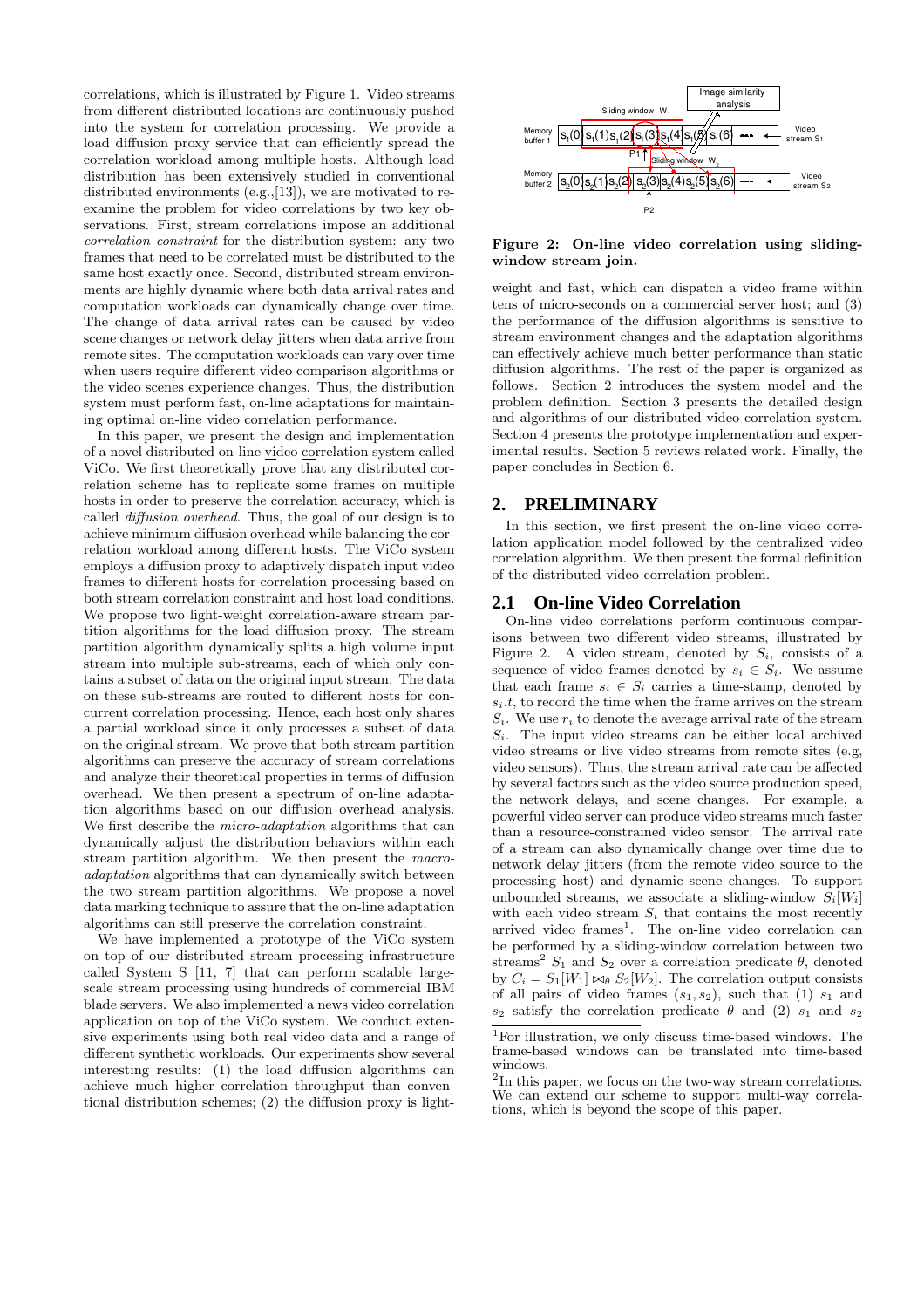belong to their respective sliding windows. The correlation predicate can be configured as finding similar or dissimilar images according to the user's requirements. For example, a news video correlation application may want to find similar images between different news videos for hot topic detection while a detailed video analysis system may want to filter out similar images for workload reduction and only perform detailed analysis on distinct video frames. The video data arrived at the video correlation system can be MPEG raw data, low-level feature vectors (e.g., color features), or highlevel concept values (e.g., people, aircraft). Based on the input data content, the similarity analysis can be performed using different content analysis algorithms (e.g., [16, 22, 2]). To reduce the number of correlation computations, we perform shot detection based on low-level features (e.g., color features) and only correlate the key frames of the two input streams.

## **2.2 Centralized Video Correlation**

The video correlation can be performed on a single host using the following centralized algorithm. The host maintains two memory buffers  $B_1$  and  $B_2$  for caching incoming video frames from two input streams  $S_1$  and  $S_2$  since on-line correlation requires in-memory processing. We use  $s_i(t)$  to denote a frame that arrives at  $S_i$  at time t. The video frames are processed in a temporal order, i.e., if  $s_1$  in the buffer  $B_1$ arrives before  $s_2$  in the buffer  $B_2$ ,  $s_1$  is processed first. For example, in Figure 2,  $s_1(3)$  is processed before  $s_2(4)$ . Each buffer  $B_i$ ,  $i = 1, 2$  maintains a pointer  $P_i$ ,  $i = 1, 2$  to refer to the frame currently being processed by the correlation operator. The basic steps for processing a video frame  $s_1 \in$  $B_1$  include: (1) update the memory buffer  $B_2$  by removing expired data  $s_i$  that arrived earlier than  $s_1.t - W_2$  and has been processed by the correlation operator; (2) produce correlation results between  $s_1$  and  $S_2[W_2]$  by evaluating the correlation predicate between  $s_1$  and  $\forall s_2 \in S_2[W_2]$ ; (3) update the pointer  $P_1$  to refer to the next frame in  $B_1$ . A symmetric procedure is followed for processing a frame  $s_2 \in B_2$ .

#### **2.3 Problem Formulation**

On-line stream correlations are often extremely resourceintensive since they need to perform a large number of correlations over continuously arrived data in realtime [20, 10]. Thus, a single host can be easily overloaded by the correlation workload. The problem exacerbates in the video correlation case since video analysis is often more resourceintensive than ordinary data analysis. Thus, it is necessary to provide a distributed solution for scaling-up the on-line video correlation processing. However, unlike traditional workload distribution where data can be arbitrarily distributed on different hosts, stream correlation requires the distribution scheme to observe an additional correlation constraint in order to preserve the accuracy of correlation results. The correlation constraint requires that any two data items that need to be correlated must be distributed to the same host once and only once. This constraint implies that the correlation workload cannot be divided cleanly into independent partitions. In fact, we have proved that distributed video correlations must replicate some frames on multiple hosts in order to preserve correlation accuracy. The proofs of all the theorems in this paper can be found in appendix.



Figure 3: Distributed video correlation architecture.

THEOREM 2.1. To distribute the workload of a stream correlation  $S_1[W_1] \bowtie_{\theta} S_2[W_2]$  on multiple hosts, there must exist some video frames that are replicated on multiple hosts for preserving the correlation accuracy.

Thus, a distributed stream correlation system has to replicate some video frames on multiple hosts, which are called the diffusion overhead. These overhead frames can consume CPU time, memory space, and network bandwidth in the system. Thus, the goal of our distributed execution scheme is to achieve minimum replication overhead while balancing the stream correlation workload among different hosts, which is formally defined as follows,

DEFINITION 2.1. Distributed stream correlation prob**lem:** given a correlation operator  $C_i = S_1[W_1] \bowtie_{\theta} S_2[W_2]$ and m hosts  $\{v_1, ..., v_m\}$ , each data item is distributed to one or more hosts such that (1) the correlation constraint is satisfied, (2) the workload at different hosts is balanced, and (3) the diffusion overhead is minimized.

Different from traditional distributed systems, streaming environments are highly dynamic where data can arrive in bursty and unpredictable fashions. The stream correlation workload can dynamically change over time. As we will describe in the next section, there are different ways to achieve distributed stream correlations. The relative merit of different algorithms depends on the properties of the input streams (e.g., relative stream rates). Thus, the system must be adaptive in order to achieve optimal distributed video correlation performance in dynamic stream environments.

# **3. DESIGN AND ALGORITHMS**

In this section, we first present an overview of our distributed video correlation system. We then describe two different stream partition algorithms to achieve correlationaware load diffusion, followed by a set of on-line adaptation algorithms for maintaining optimal video correlation performance in dynamic stream environments.

#### **3.1 Approach Overview**

The ViCo distributed video correlation system is a multitier distributed system consisting of a load diffusion proxy, a set of worker nodes, and a result integrator, illustrated by Figure 3. The load diffusion proxy serves as the gateway of the system to distribute video correlation workload across all servers. For each video correlation request, the load diffusion proxy selects a number of worker nodes to instantiate the sliding-window correlation operator that implements the video correlation. The load diffusion proxy intercepts input streams and re-directs them to proper servers responsible for handling the stream correlations. In contrast, the result integration proxy aggregates the dispersed correlation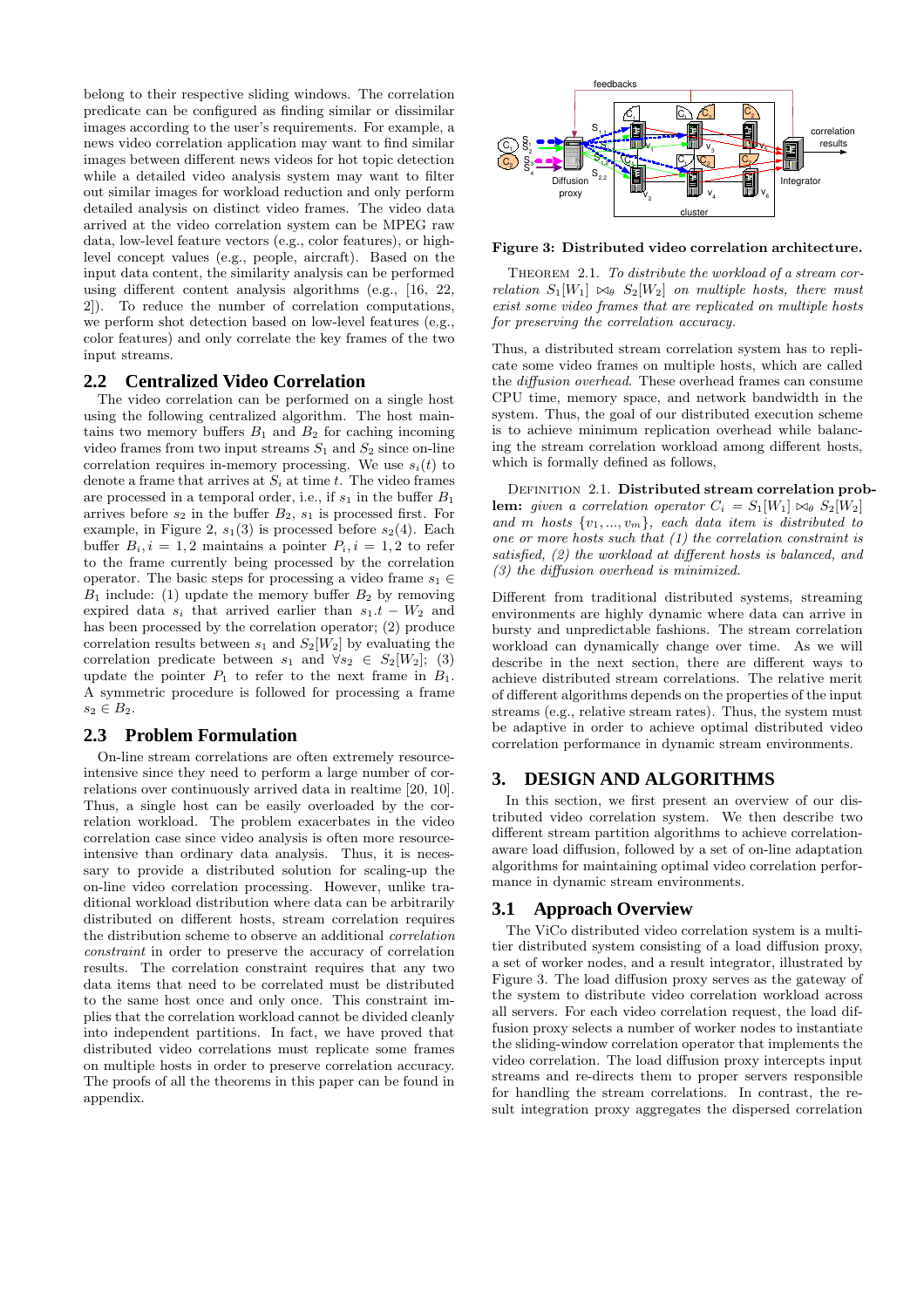results into complete correlation answers based on the Join-ID attached to each data item. Due to the memory and CPU speed limits, a single worker node can only accommodate up to a certain data arrival rate in order to keep the unprocessed data in the memory. When frames arrive too fast, the worker node has to drop frames using some load shedding technique (e.g., [10]). However, dropping data can affect the accuracy of stream correlation results. Thus, the goal of our load diffusion scheme is to avoid dropping data as much as possible by spreading stream correlation workload across multiple servers. Compared to video correlation processing, the operation performed by the load diffusion proxy is much simpler and faster<sup>3</sup>. Thus, the load diffusion proxy is not the bottleneck $4$ 

The diffusion proxy is the major controller in the ViCo system, which performs two-level load distribution: (1) *inter*operator distribution where the diffusion proxy first selects a worker set  $\{v_1, ..., v_k\}$  for processing a video correlation request; and (2) intra-operator distribution where the diffusion proxy can adaptively distribute the workload of a single correlation request among the hosts in its worker set. Different correlation operators can have overlapped worker sets (i.e., including common worker nodes), which allows them to share resources on the same host. For example, in Figure 3, the correlation operator  $C_1$  is instantiated on the server set  $\{v_1, v_2, v_3, v_4\}$  and the correlation operator  $C_2$ is instantiated on the server set  $\{v_3, v_4, v_5, v_6\}$ . The load diffusion proxy can use different algorithms for diffusing the workload of  $C_1$  and  $C_2$ . This hierarchical approach has several advantages: (1) it allows each sliding-window correlation operator to scale independently by adding more resources to its worker set; (2) it allows each sliding-window correlation operator to adapt independently to the changes of its input streams; and (3) it allows different operators to share resources on the same server by supporting overlapped server set. The inter-operator load distribution is similar to the conventional load distribution problem, which can be addressed using conventional resource management mechanisms (e.g., [21]). In contrast, the intra-operator load diffusion needs to observe the new correlation constraint, which is the focus of our work.

To allow a single correlation operator to be executed on multiple hosts, the diffusion proxy adaptively split a highvolume stream into multiple sub-streams, each of which are sent to different worker nodes for concurrent processing. Conceptually, the load diffusion proxy decomposes a resourceintensive correlation operator into multiple sub-operators executed on different worker nodes. Each sub-operator only processes a subset of frames on the original input streams. For example, in Figure 3, the diffusion proxy splits the input stream  $S_1$  into four sub-streams  $S_{1,1}$ ,  $S_{1,2}$ ,  $S_{1,3}$ ,  $S_{1,4}$  that are sent to the worker node  $v_1, v_2, v_3$ , and  $v_4$ , respectively. The load diffusion proxy can use different stream partition algorithms for different correlation operators based on the properties of its input streams. Such fine-grained load partition has two advantages: (1) it allows a single resource-

intensive correlation operator that cannot be executed by any single host to utilize aggregated resources on multiple hosts; and (2) it enables multiple correlation operators to more efficiently share resources at fine-granularity.

The load diffusion proxy performs runtime adaptations at different levels to achieve optimal performance in dynamic stream environments. The adaptations are informed by the feedbacks from the worker nodes, the result integrator and the users. First, the workload of a correlation operator can increase when its input stream rates increase or a more complicated video analysis algorithm is employed. Thus, the diffusion proxy can dynamically add or reduce the worker set to adapt to such workload changes. Second, the diffusion proxy can adaptively adjust stream partition algorithm parameters or switch between different stream partition algorithms to maintain optimal performance in dynamic stream environments. The performance of different stream partition algorithms are affected when the system changes the worker set allocated to the correlation operator, or the user changes the correlation requirements (e.g., sliding-window size). Finally, the diffusion proxy can also switch between different video analysis algorithms based on the feedbacks from the users or the result integrator.

### **3.2 Single Stream Partition**

We now present a simple single stream partition (SSP) algorithm that splits one stream for load balancing and replicates the other stream for observing the correlation constraint. The partitioned stream is called the master stream and the replicated stream is called the slave stream. Let us consider a correlation operator  $C_i = S_1[W_1] \bowtie_{\theta}$  $S_2[W_2]$  that is instantiated on a host set  $\{v_1, ..., v_k\}$ . For each frame on the master stream, SSP sends the frame to one of the allocated  $k$  hosts based on the least-loaded-first (LLF) policy. Since we need to consider different resources (e.g., CPU, memory, bandwidth) in the distributed stream processing system, we define a combined metric  $w_i$  to represent the load condition of a host  $v_i$ . For each resource type  $R_i$ (e.g., CPU, memory, network bandwidth), we define a load indicator  $\phi_{R_i} = \frac{U_{R_i}}{C_{R_i}}$  $\frac{C_{R_i}}{C_{R_i}}$ , where  $U_{R_i}$  and  $C_{R_i}$  denote the usage and capacity of the resource  $R_i$  on the host  $v_i$ , respectively. We then define the load metric  $L_i$  as follows,

$$
L_i = \omega_1 \cdot \phi_{cpu} + \omega_2 \cdot \phi_{memory} + \omega_3 \cdot \phi_{bandwidth}
$$
 (1)

where  $\sum_{i=1}^{3} \omega_i = 1, 0 \leq \omega_i \leq 1$  denotes the importance of different resource types that can be dynamically configured by the system<sup>5</sup>. For each frame on the slave stream, SSP sends one copy of the frame to each of the  $k$  hosts. By partitioning the master stream, the workload of the correlation operator is distributed among all  $k$  hosts since each host only processes a subset of required correlation operations. We have proved that SSP algorithm can preserve the correlation accuracy by observing the correlation constraint.

THEOREM 3.1. Let  $\Theta(C_i)$  and  $\Theta'(C_i)$  denote the sets of correlation operations performed by the original correlation operator and the distributed correlation operator using the SSP algorithm, respectively. We have  $\Theta(C_i) = \Theta'(C_i)$ .

<sup>3</sup> In our experiments, the processing time of the load diffusion proxy is often several orders of magnitude less than the correlation computation

<sup>4</sup>Moreover, the load diffusion function can be easily replicated, with the only constraint that the pair of streams belonging to the same correlation operator pass through the same load diffusion proxy.

<sup>&</sup>lt;sup>5</sup>We can assign higher weight to CPU resource if the join computation is CPU-bound or assign higher weight to network resource if network bandwidth is limited (e.g., sensor networks).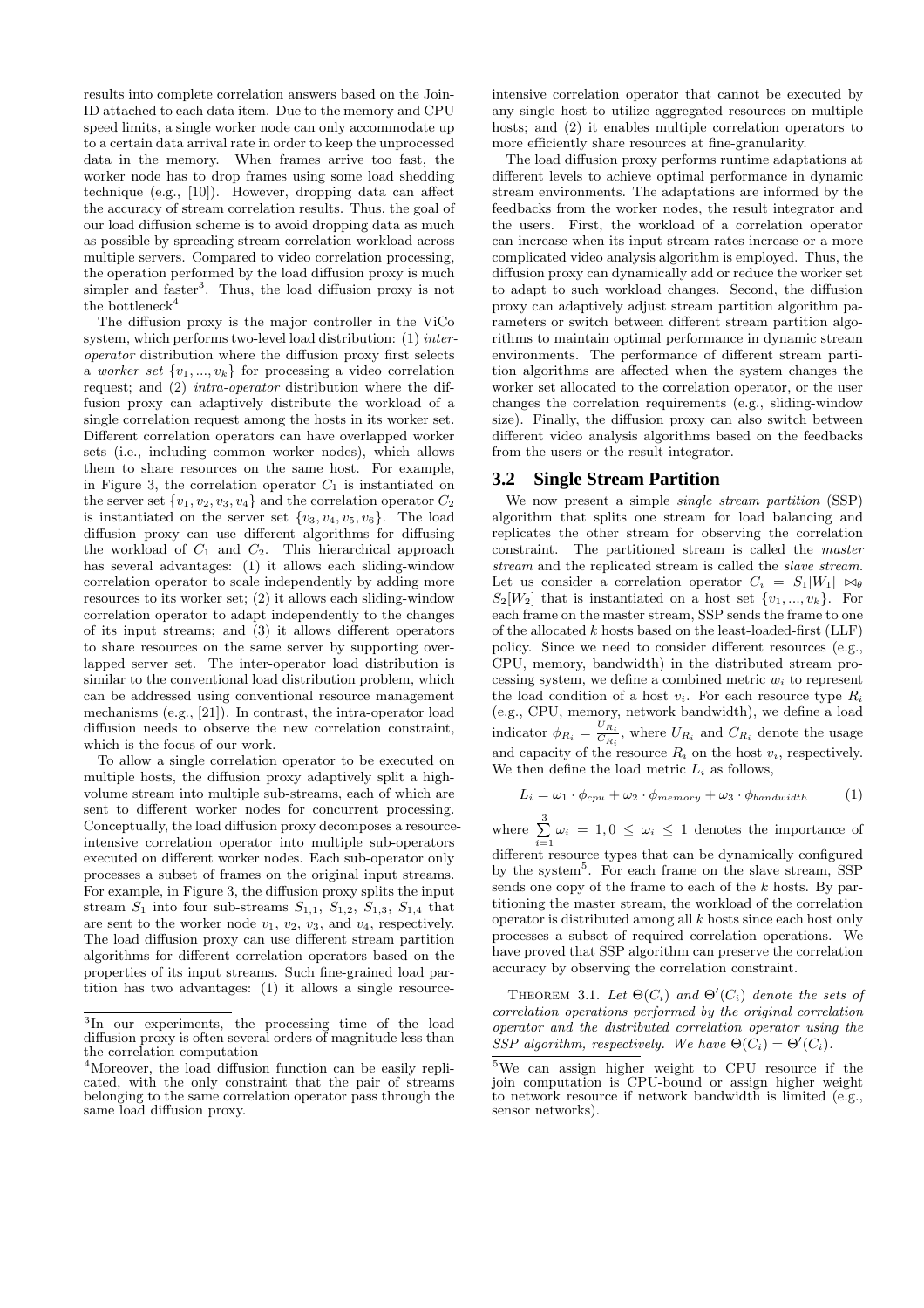

Figure 4: Correlation-aware load distribution and adaptations.

Since the number of total correlation operations is not changed by the SSP algorithm, each server in  $\{v_1, ..., v_k\}$ only processes on average one  $k'$ th of the original correlation operations. We now analyze the overhead of the SSP algorithm. Since SSP replicates each frame of the slave stream on all allocated hosts, the diffusion proxy pushes more data into the cluster than the original slave stream. The data of the master stream are unchanged. We define the overhead of the SSP algorithm as the number of the additional video frames produced per time unit compared to the centralized video correlation algorithm. Let  $r_2$  denote the rate of the slave stream  $S_2$ . Let k denote the host number. Let  $O_{ssp}$ denote the overhead of the SSP algorithm. We have

$$
O_{ssp} = (k-1) \cdot r_2 \tag{2}
$$

We can easily derive the CPU, memory and network bandwidth cost of SSP from the above overhead data number. Let  $\alpha$  denote the average frame size,  $\beta$  denote the average network packet size for each frame, and  $\gamma$  denote the average CPU cost for receiving one frame from the network. Then, SSP incurs on average  $O_{SSP} \cdot \alpha$  memory cost,  $O_{SSP} \cdot \beta$ network cost, and  $O_{SSP} \cdot \gamma$  CPU cost in the system.

#### **3.3 Coupled Stream Partition**

We now describe a coupled stream partition (CSP) algorithm that splits the input streams simultaneously, which is illustrated by Figure 4 (a). Similar to SSP, CSP also selects one stream as master stream and the other stream as slave stream. The master stream is partitioned into *disjoint* stream segments that are dispatched to different hosts based on the pre-defined load balancing policy. In contrast, the slave stream is partitioned into overlapped segments in order to meet the correlation constraint. More specifically, let us consider a correlation operator  $C_i = S_1[W_1] \bowtie_{\theta} S_2[W_2]$ . We use  $S_i[t, t + T]$  to denote a segment of  $S_i$  including all the frames arrived on  $S_i$  between time<sup>6</sup>  $[t, t + T)$ , where t is called the segment's start time and  $T$  is called the segment length. When the diffusion proxy receives a video frame  $s_1$  on the master stream, it first checks whether  $s_1$  belongs to the current segment or starts a new segment based on its time-stamp  $s_1.t$  and the end time of the current segment. All the frames belonging to the current segment  $S_1[t, t+T]$  are sent to the same host based on the load metric  $L_i$  (Equation 1). The CSP algorithm sends each frame on the master stream only once since its segments do not have any overlap with each other. In contrast, CSP splits the slave stream into overlapped segments.

If CSP sends the segment  $S_1[t, t+T]$  to the host  $v_i$ , CSP needs to send the slave stream segment  $S_2[t-W_2, t+T+W_1]$ to the same server  $v_i$ . The two segments  $S_1[t, t+T]$  and  $S_2[t - W_2, t + T + W_1]$  are called *coupled segments* that are sent to the same host for producing correlation results. Similarly, if CSP sends the master stream's next segment  $S_1[t + T, t + 2T]$  to the server  $v_j$ , CSP needs to send the slave stream segment  $S_2[t+T-W_2, t+2T+W_1]$  to the same server  $v_i$ . Thus, the frames arrived on  $S_2$  during the period  $[t+T-W_2, t+T+W_1]$  are sent to both  $v_i$  and  $v_j$ . The number of duplicate frames is  $r_2 \cdot (W_1 + W_2)$ . Figure 4 (a) shows a simple example where  $r_1 = r_2 = 1$ ,  $W_1 = 1$ ,  $W_2 = 2$ . The master stream  $S_1$  is partitioned into three disjoint segments  $S_1[0,3], S_1[3,6], S_1[6,9]$  that are sent to the hosts  $v_1, v_2$ , and  $v_3$ , respectively. Correspondingly, the slave stream  $S_2$  is partitioned into three overlapped segments  $S_2[0,4], S_1[1,7],$  $S_1[4, 10]$  that are sent to the server  $v_1, v_2$ , and  $v_3$ , respectively. The video frames  $s_2(1)$ ,  $s_2(2)$ ,  $s_2(3)$  are replicated on both  $v_1$  and  $v_2$ . We have also proved that CSP can preserve the accuracy of stream correlations.

THEOREM 3.2. Let  $\Theta(C_i)$  and  $\Theta'(C_i)$  denote the sets of correlation operations performed by the original correlation operator and by the distributed correlation operator using the CSP algorithm, respectively. We have  $\Theta(C_i) = \Theta'(C_i)$ .

According to the above theorem, CSP can reduce the average workload of each host in the worker set into one  $k'$ th of the original workload. However, CSP also pushes extra video frames into the cluster due to the partial replication of the slave stream. Let  $r_2$  denote the rate of the slave stream  $S_2$ . Let T denote the segment length. Let  $W_1$  and  $W_2$  denote the sliding window sizes of the stream  $S_1$  and  $S_2$ . For each segment  $S_1[t, t + T]$  over the time period T, the CSP algorithm introduces  $r_2 \cdot (W_1 + W_2)$  more frames than the original input streams. Thus, let  $O_{csp}$  denote the overhead of the CSP algorithm, we have

$$
O_{csp} = \frac{(W_1 + W_2)}{T} \cdot r_2 \tag{3}
$$

Similar to the SSP algorithm, we can easily derive the CPU, memory and network bandwidth cost of the CSP algorithm based on the overhead data number.

#### **3.4 Adaptation Algorithms**

We now present a set of adaptation algorithms that can dynamically adjust the behaviors of SSP and CSP to make them maintain optimal performance in dynamic stream environments. Equation 2 indicates that the overhead of SSP is only decided by the rate of the slave stream. For minimum overhead, SSP should always select the higher rate stream as the master stream and the lower rate stream as the slave

<sup>&</sup>lt;sup>6</sup>The purpose of this definition is to avoid overlapping between  $\overline{S}_i[t, t+T]$  and  $S_i[t+T, t+2T]$ .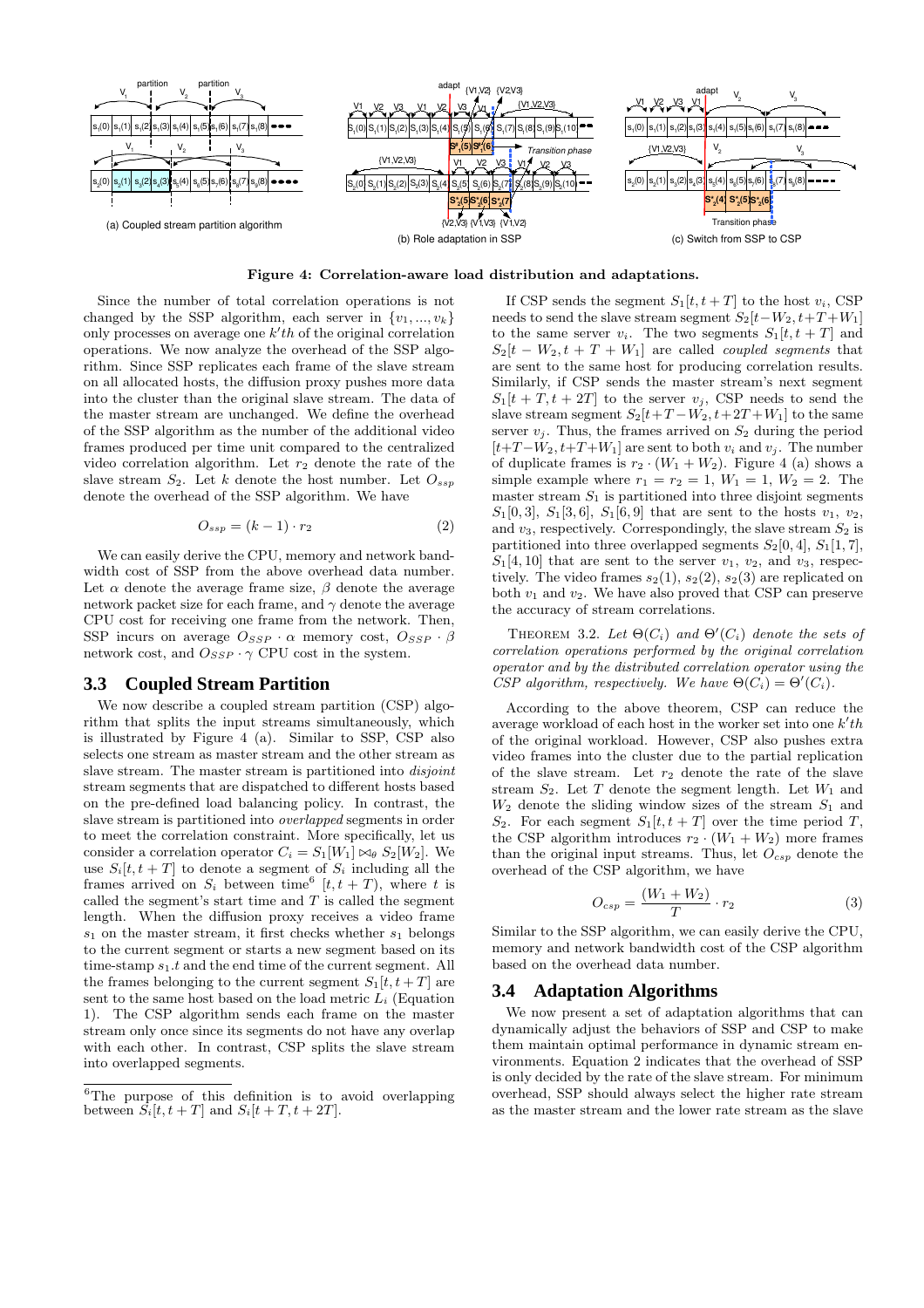stream. Due to video scene changes and network delay jitters from the remote stream sources, the arrival rates of two correlated streams can dynamically change over time. Thus, our first micro-adaptation algorithm is to dynamically switch the roles of master stream and slave stream between the two input streams, which is illustrated by Figure 4 (b). For easy illustration, we use a simple case where  $r_1 = r_2 = 1$ ,  $W_1 = 3, W_2 = 2,$  and host set  $V = \{v_1, ..., v_3\}.$  In practice, the stream role adaptation is triggered only when the slave stream rate  $r_2$  becomes faster than the master stream rate  $r_1$ . At time 5, the system decides to switch the stream roles between  $S_1$  and  $S_2$ . After time 5, the frames of  $S_1$  are replicated on all allocated hosts while the frames of  $S_1$  is distributed among different hosts.

However, a brute-force stream role switching can miss some correlation results or produce duplicate correlation results. For example, in Figure 4 (b), the frame  $s_2(5)$  needs to correlate with the frame  $s_1(4)$ . However, they are distributed to different hosts  $v_1$  and  $v_2$ , respectively. Moreover, correlation results between  $s_1(5)$  and  $s_2(4)$  are duplicated<sup>7</sup> on all hosts since  $S_1$  becomes the replicated slave stream after time 5 while  $S_2$  is the replicated slave stream before time 5. To address the problem, we propose a novel data marking scheme to assure that the stream role adaptation preserves the correlation constraint. Let  $t_s$  denote the role switching time (e.g.,  $t_s = 5$  in Figure 4 (b)). The system generates a set of marked frames during a transition phase. The transition phase of  $S_1$  covers the time period  $[t_s, t_s+W_2)$ while the transition phase of  $S_2$  is defined as  $[t_s, t_s + W_1)$ .

For each frame  $s_1$  arrived during the transition phase, we send a frame  $s_1$  to the host selected by the ordinary SSP algorithm and an additional marked copy  $s_1^{\#}$  to all the other hosts. The marked frame  $s_1^{\#}$  only correlates with unmarked frames of  $S_2$  arrived after  $t_s$ . In contrast, for each frame  $s_2$  arrived during the transition phase of  $S_2$ , we send an ordinary copy to one selected host using the ordinary SSP algorithm and a marked frame  $s_2^*$  to all the other hosts. However, the marked frame  $s_2^*$  only correlates with ordinary data  $s_1$  arrived before the switching time  $t_s$ . After the transition phase, the system restores to the ordinary SSP operations. The rationale behind our approach is that the marked frames are replicated on all hosts to avoid missing correlation results. To avoid duplicate correlation results, the marked frames do not correlate with those frames that their ordinary copies can cover. For example, in Figure 4 (b), after the adaptation is triggered at time 5, we send  $s_1(5)$  and  $s_1(6)$  to the selected host using the ordinary SSP algorithm but also send three marked frames of  $s_1^{\#}(5)$  and  $s_1^{\#}(6)$  to all the other hosts for correlating with the frames of  $S_1$  whose frames are distributed on different hosts after time 5. We have rigorously proved that the stream role adaptation algorithm preserves the correlation constraint.

THEOREM 3.3. The SSP's stream role adaptation algorithm satisfies the correlation constraint.

Similarly, the overhead of CSP is also merely decided by the rate of the slave stream (Equation 3), which should always use the high-rate stream as the master stream and the low-rate stream as the slave stream. To preserve correlation accuracy, CSP also needs to send some marked frames



Figure 5: Segment length effect.

during a transition phase. The data marking strategies are very similar to that of the SSP algorithm, which are omitted here due to space limitation. Different from SSP, CSP has another tunable parameter, the segment length T. Equation 3 indicates that larger segment length incurs less replication overhead. However, larger segment also implies coarser load balancing granularity since a larger number of frames are enforced to go to the same host. Thus, the segment length denotes the trade-off between the replication overhead and load balancing granularity. The optimal segment length should lie between its minimum and maximum values based on the current system conditions. For example, under high stream rates, we need to employ a smaller segment length to avoid including too many frames in one segment. Figure 5 shows the measured performance of the CSP algorithm as a function of segment length for two different correlation operators in our experiments. To adapt to dynamic stream changes, CSP employs the following profiling process to dynamically search for the optimal segment length  $T^*$  when the stream environment or user correlation specifications experience significant changes. Let T denote the current segment length and  $\Delta T$  denote the adaptation step value. The adaptation algorithm tests both  $T + \Delta T$  and  $T - \Delta T$ . If the performance of  $T + \Delta T$  is better, the optimal segment length should be larger than the current segment length. The system gradually increases the segment length until the measured system performance reaches its peak value. Otherwise, if  $T - \Delta T$  produces better performance, the system gradually decreases the segment length to search for the optimal value. The CSP algorithm always performs micro-adaptations at the end of one segment to assure that the adaptation does not violate the correlation constraint.

In addition to micro-adaptations within each algorithm, we can also perform macro-adaptations to switch between different algorithms. According to Equation 2 and Equation 3, SSP has larger overhead than CSP if

$$
k > \frac{(W_1 + W_2 + T)}{T} \tag{4}
$$

The above comparison indicates that the comparison between SSP and CSP depends on the size of the host set  $k$ . the sliding window sizes  $W_1$  and  $W_2$ , and the segment length T. For example, if the workload of a correlation operator can be satisfied by a small number of hosts, the sliding window sizes are big, and the segment length is small, the SSP algorithm has less overhead than the CSP algorithm. Otherwise, the CSP algorithm is more cost-efficient. To achieve minimum replication overhead, our system performs macro-adaptation to dynamically switch between the SSP algorithm and CSP algorithm when the stream environment experiences changes. Similar to the micro-adaptations,

<sup>&</sup>lt;sup>7</sup>Figure 4 (b) did not show the replication of  $S_1$  between time [5,6].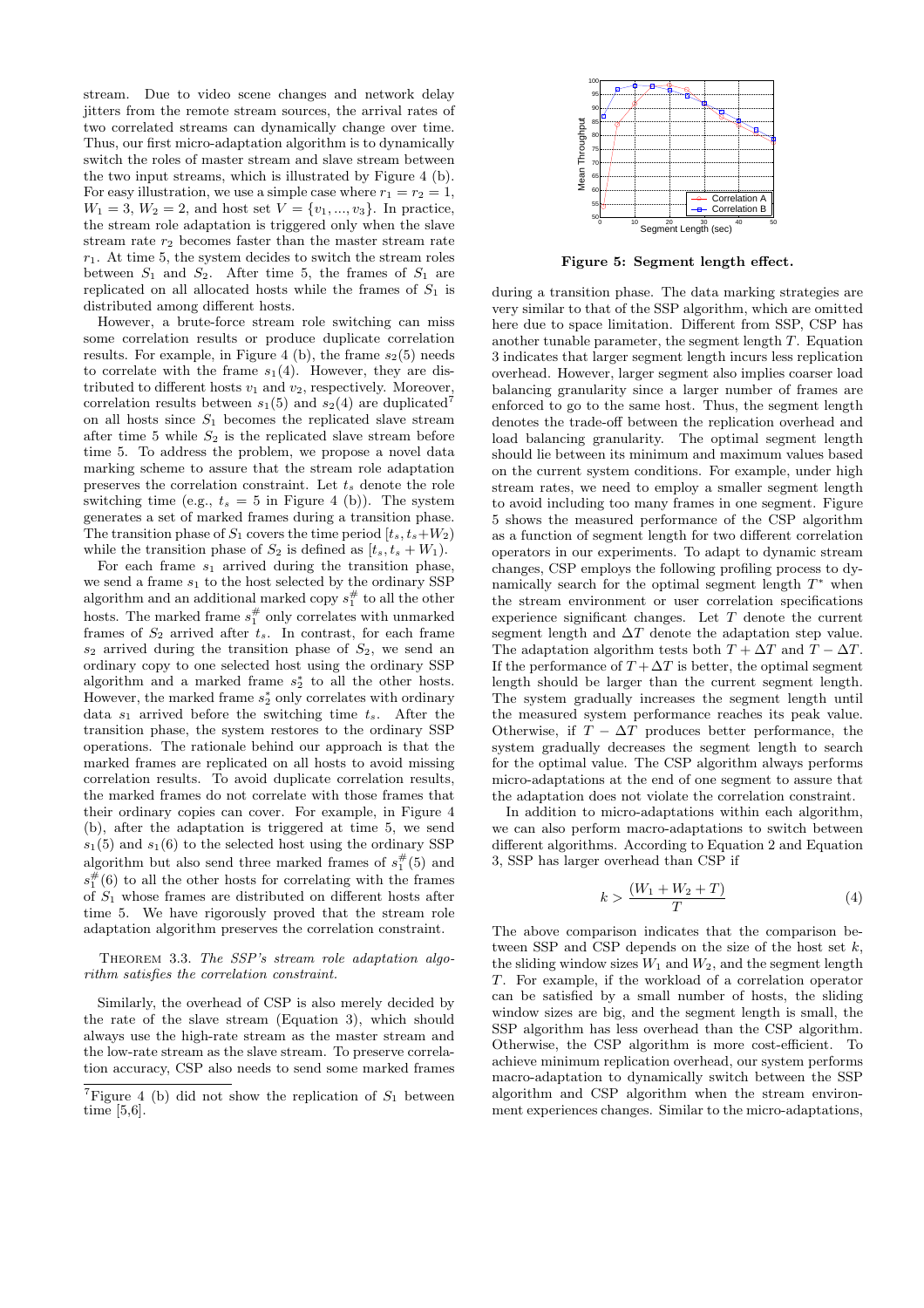

Figure 6: The diffusion proxy node structure.

macro-adaptations also need to employ a transition algorithm to preserve the correlation accuracy.

Let us consider the case of switching from SSP to CSP, illustrated by Figure 4 (c). For easy illustration, we use a simple case where  $r_1 = r_2 = 1$ ,  $W_1 = 1$ ,  $W_2 = 3$ , and the host set  $V = \{v_1, ..., v_3\}$ . At the beginning, the system employs the SSP algorithm where  $S_1$  is the master stream and  $S_2$  is the slave stream. At time 4, the system decides to switch to the CSP algorithm for lower overhead. The master stream  $S_1$  is partitioned into disjoint segments while the slave stream  $S_2$  is partitioned into overlapped segments. However, this brute-force algorithm switch can affect the correlation accuracy by missing some of the correlation results. For example, in Figure 4 (c), the frame  $s_2(4)$ should correlate with  $s_1(5)$ , which however is distributed to two different hosts  $v_2$  and  $v_1$ . To address the problem, we again introduce marked frames on the slave stream during its transition phase  $[t_s, t_s + W_1)$ . For each frame  $s_2$  arrived at  $S_2$  during its transition phase, we send an ordinary frame  $s_2$  to the selected host for the current segment, and a marked frame  $s_2^*$  to each of the other  $k-1$  hosts. The marked frame  $s_2^*$  only correlates with the master stream's frames arrived before the algorithm switching time  $t_s$ . We have proved that our macro-adaptation algorithm can preserve the correlation accuracy.

THEOREM 3.4. The macro-adaptation algorithm for switching from SSP to CSP satisfy the correlation constraint.

The case of switching from CSP to SSP is similar, which is omitted here due to space limitation.

#### **4. EXPERIMENTAL EVALUATION**

We now present an experimental evaluation of our systems using both prototype experiments with real cluster deployment and trace-driven simulations. The experiment results show that our approach can better scale-up video correlation processing than existing distribution schemes.

#### **4.1 Evaluation Methodology**

We have implemented a prototype of the ViCo distributed video correlation system (as shown by Figure 3) in about 10K lines of C++ code and successfully deployed it on a commercial cluster system. The load diffusion proxy consists of the following major modules illustrated by Figure 6: (1) input stream monitor that keeps track of the arrival rate of each input stream. The diffusion proxy keeps a counter for each input stream to record the number of arrived frames within a sampling period. The average arrival rate of the input stream can be estimated by dividing the counter value by the sampling period; (2) stream correlation table that records the specifications (e.g., slidingwindow sizes, stream-IDs) of all currently running correlation operators; (3) stream partitioner that executes the SSP or CSP algorithms to split input streams; (4) *adapta*tion controller that performs micro-adaptations and macroadaptations based on the runtime monitoring and feedback information; (5) *cluster resource directory* that maintains dynamic information about load conditions (e.g., CPU, memory usages) of different cluster nodes and network bandwidth usage on the network links from the diffusion proxy to different cluster nodes; and (6) frame dispatcher that sends video frames to different cluster nodes for correlation processing based on the decisions made by the stream partitioner.

In addition to testing the prototype on the real cluster system, we also conduct trace-driven simulations to perform large-scale controllable experiments. The simulator consists of a workload generator, a diffusion proxy, a set of correlation operators and a result integrator. All these components are fully implemented. Only the hardware, network, and underlying CPU scheduler are simulated. We simulate a heterogeneous cluster where the memory space of each host is uniformly distributed in the range of [500,1000] MB, the CPU capacity of each host is distributed in the range of [500,1000] units, and the network bandwidth between cluster nodes is distributed in the range of [100,1000] Mbps. The workload generator can reproduce real application streams from trace data using specified parameters. The real application data used by our experiments are news videos (e.g., CNN, MSNBC, NTDTV) from the TRECVID-2005 data set. We compare our algorithms with existing load distribution algorithms:(1) least-loaded-first distribution (LLF-Distribution) algorithm that instantiates each correlation operator as a whole on the currently least-loaded host; and  $(2)$  least-loaded-first diffusion (LLF-Diffusion) algorithm that distributes each input frame to the currently least-loaded hosts without considering the correlation constraint. Compared to our load diffusion algorithms (i.e., SSP and CSP), the LLF-Distribution algorithm cannot divide the workload of a correlation operator and only perform coarse-grained load balancing among multiple correlation operators. The major goal of distributed correlation processing is to scale up the processing capacity to support complex correlation predicate computation over high-rate streams. Thus, we evaluate different algorithms using the throughput metric that is defined as the number of correlation comparisons performed by the system during a period time (e.g., every second or during the whole experiment run).

#### **4.2 Cluster Prototype Experiments**

We implemented a news video correlation application on top of the ViCo system and deployed it on a commercial cluster system. Each host in the cluster has an Intel Xeon 3.2GHZ CPU and 3G memory connected by gigabips networks. The experiment uses the news video correlation scenario illustrated by Figure 1 where all modules (including the two video sources) are instantiated on different cluster nodes. The diffusion proxy receives video streams from the two sources and then spreads each video frame to different hosts. Each host performs a set of operations for image correlation: (1) extract a 576-dimensional feature vector [?]; (2) perform shot detection based on the feature vector; (3) perform 40 concept classification on the fist frame of a shot; and (4) correlate two key frames based on the concept values. The correlation request is to discover similar images between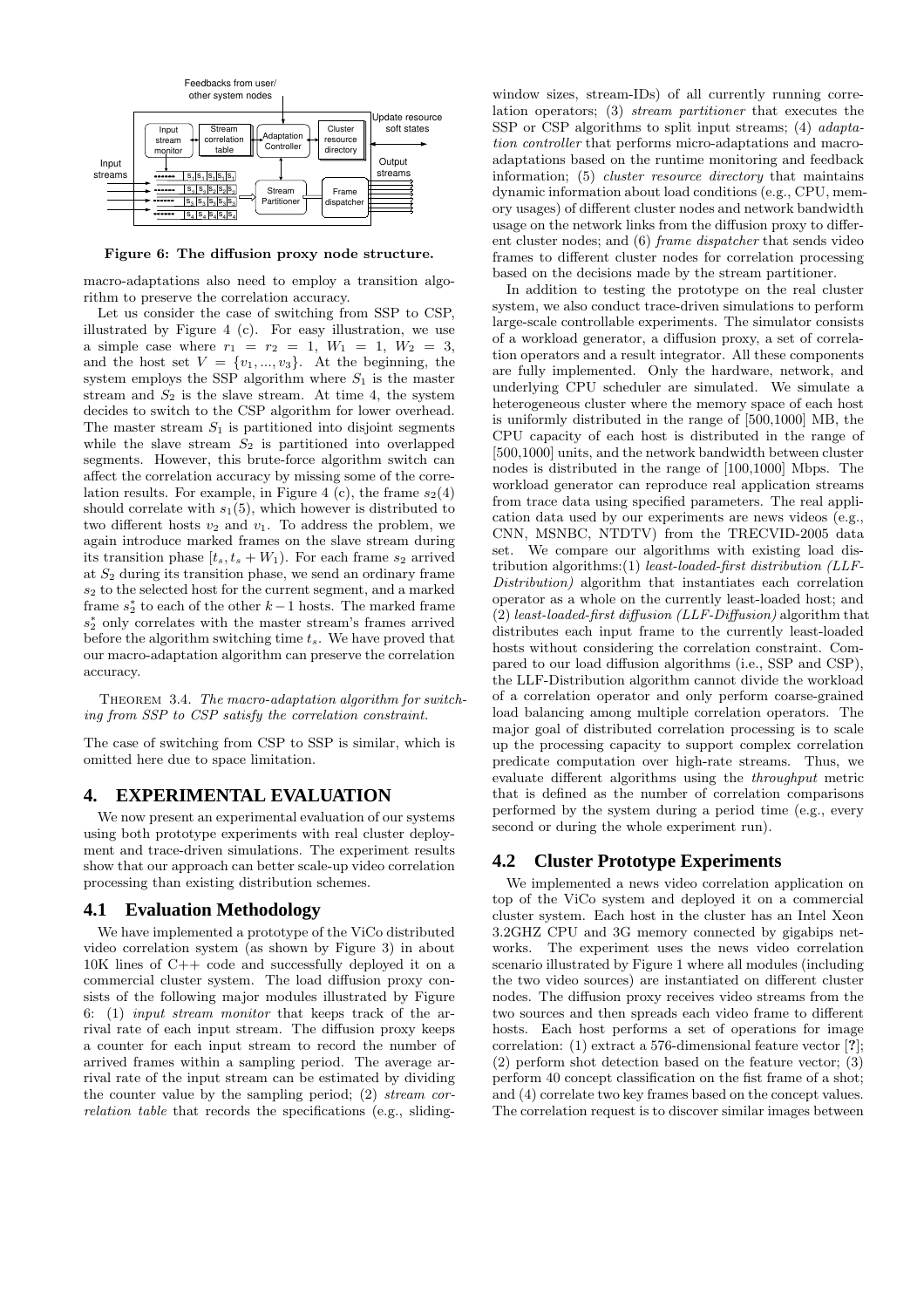

Figure 7: Prototype performance on a real cluster system.



Figure 10: Scalability results under fast stream rates.



Figure 8: Prototype per-frame diffusion time on the cluster.





Figure 9: Scalability results under slow stream rates.



Figure 11: Adaptation results of SSP.

Figure 12: Adaptation results of CSP.

two real news videos (CNN and MSNBC) within two 60 second sliding windows. Figure 7 shows the measured total throughput of different algorithms during a 1200-second duration. The centralized algorithm runs the correlation operator on one cluster node while SSP and CSP can execute the correlation using three cluster nodes. The throughput value is sampled every second where the throughput at time t measures the total number of correlation comparisons performed by the cluster system from the beginning to the time t. We observe that both CSP and SSP can achieve higher throughput than the centralized processing. CSP performs better than SSP due to smaller diffusion overhead. SSP has little performance improvement since it is overloaded by the diffusion overhead. Figure 8 shows the measured perframe diffusion time of CSP and SSP during the experiment. The diffusion time is sampled every second and is averaged over all the frames that are processed by the diffusion proxy during one second. We observe that both CSP and SSP have low diffusion time (i.e., tens of micro-seconds), which is several magnitudes less than the correlation operations (i.e., tens of or hundreds of milli-seconds).

# **4.3 Trace-Driven Simulation Experiments**

We now present the performance of our systems under large-scale cluster system and different workloads using simulations. The workload generator can emulate remote video sources by adding a dynamic network delay to each video frame. The inter-arrival times follow an exponential distribution with a mean set to the current average data rate. The average CPU cost for receiving a frame from network is 10 units and processing one correlation comparison is 250 units. The sliding-windows are all set as 60 seconds. The video data are taken from the TRECVID-2005 data set. Each simulation run lasts 5000 seconds and has a certain warm-up period for the system to reach its stable performance after all the correlation operators start. Each throughput value is the average number of correlation comparisons performed by the system per second. Each average value is calculated over the whole simulation duration after the warm-up period. To achieve unbiased results, we repeat each experiment 5 times with different random seeds and report the average results.

We first test the scalability of our system by running 20 correlation operators concurrently on a cluster system with 10 to 100 hosts. Figure 9 shows the scalability comparison results between different algorithms under a slow-rate workload. The mean rates of all input streams are uniformly distributed in the range of [1,5] frames/second. This workload simulates the scenario that the remote video sources can perform some pre-processing on the raw video data and only send key frames to the correlation cluster. With diffusion algorithms (i.e., CSP or SSP), each correlation operator is allowed to use all the hosts in the cluster and different operators share the resources of one host proportionally. We observe that both CSP and SSP can achieve much better than the other two algorithms. The performance of the LLF-Distribution algorithm becomes nearly unchanged after the host number exceeds the correlation operator number since each correlation operator is allowed to use at most one host. In contrast, both CSP and SSP can utilize all the cluster hosts. SSP performs a bit better than CSP since (1) SSP employs finer-grained load balancing than the CSP algorithm; and (2) the diffusion overhead is small under low stream rates. The correlation-unaware load diffusion scheme LLF-Diffusion cannot properly scale-up the system throughput since many correlation comparisons are missing due to misplacing correlated frames on different hosts. How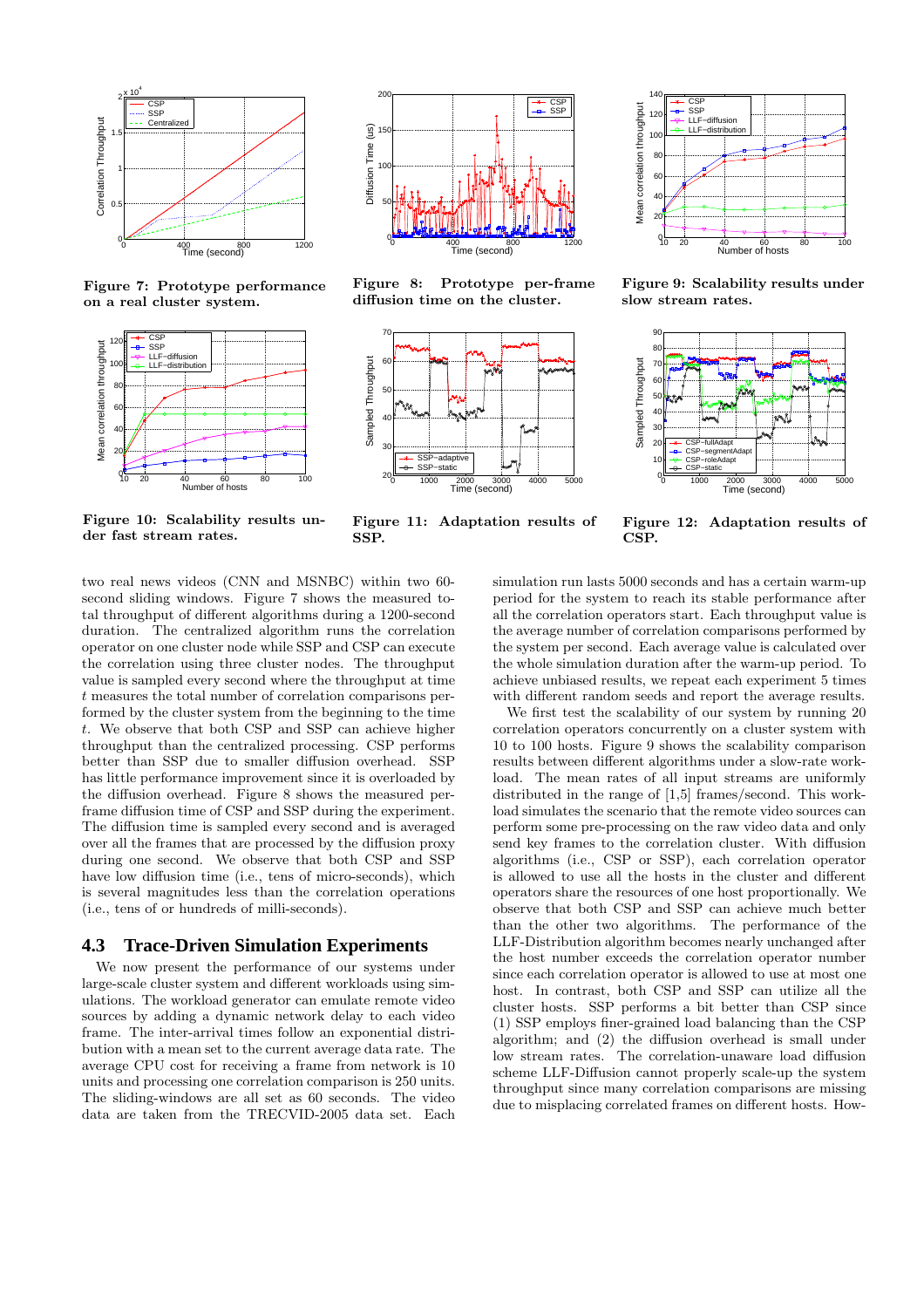ever, since the stream rates are low, the diffusion overhead is insignificant compared to the correlation processing cost. We then repeat the above experiments under a high-rate workload where mean rates of input streams are uniformly distributed in the range of [10,30] frames/second. Figure 10 shows the throughput results achieved by different algorithms. We observe that both CSP and SSP achieve less throughput capacity than the previous case since the diffusion cost is increased due to higher stream rates. However, CSP still consistently performs much better than the other alternatives while SSP becomes the worst since its diffusion overhead becomes significant with too many data replications.

We conducted the second set of experiments to evaluate the efficiency of our adaptation algorithms. We execute one correlation operator on 10 hosts using either SSP or CSP algorithms. To emulate dynamic stream environments, the system dynamically changes the mean rates of both input streams every 500 seconds and the throughput value is sampled every 50 seconds. We first evaluate the microadaptation algorithm in SSP by dynamically switching the master and slave streams based on the stream rate changes, illustrated by Figure 11. We observe that the adaptive SSP consistently achieves higher throughput than the static algorithm and the improvement can be as much as three times better depending on the stream rates. Figure 12 shows the comparison results among the (1) fully adaptive CSP algorithm CSP-fullAdapt that performs both master/slave stream role switching and optimal segment length adjustment, (2) partially adaptive CSP: CSP-segmentAdapt that dynamically adjusts segment length but does not switch the master and slave streams, and CSP-roleAdapt that only switches master/slave streams but uses a fixed segment length  $T = 10$  seconds, (3) the static CSP algorithm that does not switch master/slave streams and uses a fixed segment length  $T = 10$  seconds. The results show that the performance of the CSP algorithm is sensitive to the stream rate changes and the adaptation strategies can effectively maintain optimal performance in dynamic stream environments.

# **5. RELATED WORK**

Distributed multimedia processing has been extensively studied in prior work. For example, Amir et al. proposed the active service framework and applied it to a media transcoding gateway service[3]. Chandra et al. developed a quality-aware transcoding technique to enable differentiated multimedia web services [4]. Ooi and Renesse proposed a framework to decompose a media transformation computation into sub-computations and assign them to multiple gateways [17]. Compared to the transcoding service, video correlation needs to perform coordinated processing on multiple input streams, which presents new challenges to the system design. Our work is also related to various adaptation research (e.g., [14, 1, 6]). Different from previous work, our adaptation schemes are performed on continuous video streams and need to observe the correlation constraint.

Multimedia correlations. Measuring the similarity of key frames of video shots is a task that has been studied in many applications. For instance, in traditional contentbased image retrieval, systems measure the similarity of images based on the feature vector distance[16]. Usually, color histogram, texture, edge and motion vectors (if key frames are extracted from video shots) are used as features.

These features can be weighted based on user feedback using relevance feedback technique[18, 8]. Similarity can be also measured based on the combination of audio and video features[15]. Graph-based matching of images uses the relations of salient image parts to calculate the similarity of images[22]. Different from the above work, our research focuses on addressing the system infrastructure support to enable online, continuous video correlation processing.

Distributed join operation on stream data. The Flux project [19] supports parallel equijoin processing with dynamic value-based load balancing, which however cannot support non-equijoins required by video stream correlations. In contrast, our work supports both equijoins and non-equijoins. Ivanova and Risch proposed a customizable parallel execution platform for scientific stream queries [9], which did not consider the correlation constraint required by distributed execution of windowed stream joins.

# **6. CONCLUSION**

In this paper, we have presented a novel adaptive distributed execution system for scalable processing of online video correlations. To the best of our knowledge, this is the first work that has addressed the problem of adaptive distributed executions of on-line video correlations. The major contributions of this paper are as follows. First, we formally define the optimal distributed stream correlation problem and theoretically prove that a diffusion overhead is unavoidable in order to preserve the accuracy of stream correlations. Second, we propose a set of correlation-aware, light-weight, stream partition algorithms that can dynamically distribute a video stream correlation workload among multiple hosts at fine-granularity. We theoretically prove both stream partition algorithms can preserve the accuracy of stream correlations and conduct theoretical analysis to derive their overhead models. Third, we propose a spectrum of on-line adaptation algorithms based on the overhead analysis that can dynamically adjust the behaviors within each algorithm and switch between different algorithms onthe-fly. We also provide a novel data marking technique to guarantee that on-line adaptations preserve the correlation accuracy. Finally, we have implemented a prototype of the system and conducted extensive experiments using real video and synthetic workloads. Our experimental results show the feasibility and efficiency of our approaches.

#### **7. REFERENCES**

- [1] T. F. Abdelzaher, K. G. Shin, and N. T. Bhatti. User-Level QoS-Adaptive Resource Management in Server End-Systems. IEEE Trans. Computers 52(5), 2003.
- [2] A. Amir and et al. IBM Research TRECVID-2003 Video Retrieval System. Proc. of NIST Text Retrieval Conference TRECVID Workshop, Nov. 2003.
- [3] E. Amir, S. McCanne, and R. H. Katz. An Active Service Framework and Its Application to Real-Time Multimedia Transcoding. Proc. of SIGCOMM 1998, Oct. 1998.
- [4] S. Chandra, C. S. Ellis, and A. Vahdat. Differentiated Multimedia Web Services Using Quality Aware Transcoding. IEEE INFOCOM, 2000.
- W.-C. Feng and et al. Panoptes: A Scalable Architecture for Video Sensor Networking Applications. ACM Multimedia, 2003.
- [6] D. Gotz and K. Mayer-Patel. A general framework for multidimensional adaptation. ACM Multimedia, 2004.
- [7] X. Gu, P. S. Yu, and K. Nahrstedt. Optimal Component Composition for Scalable Stream Processing. Proc. of IEEE